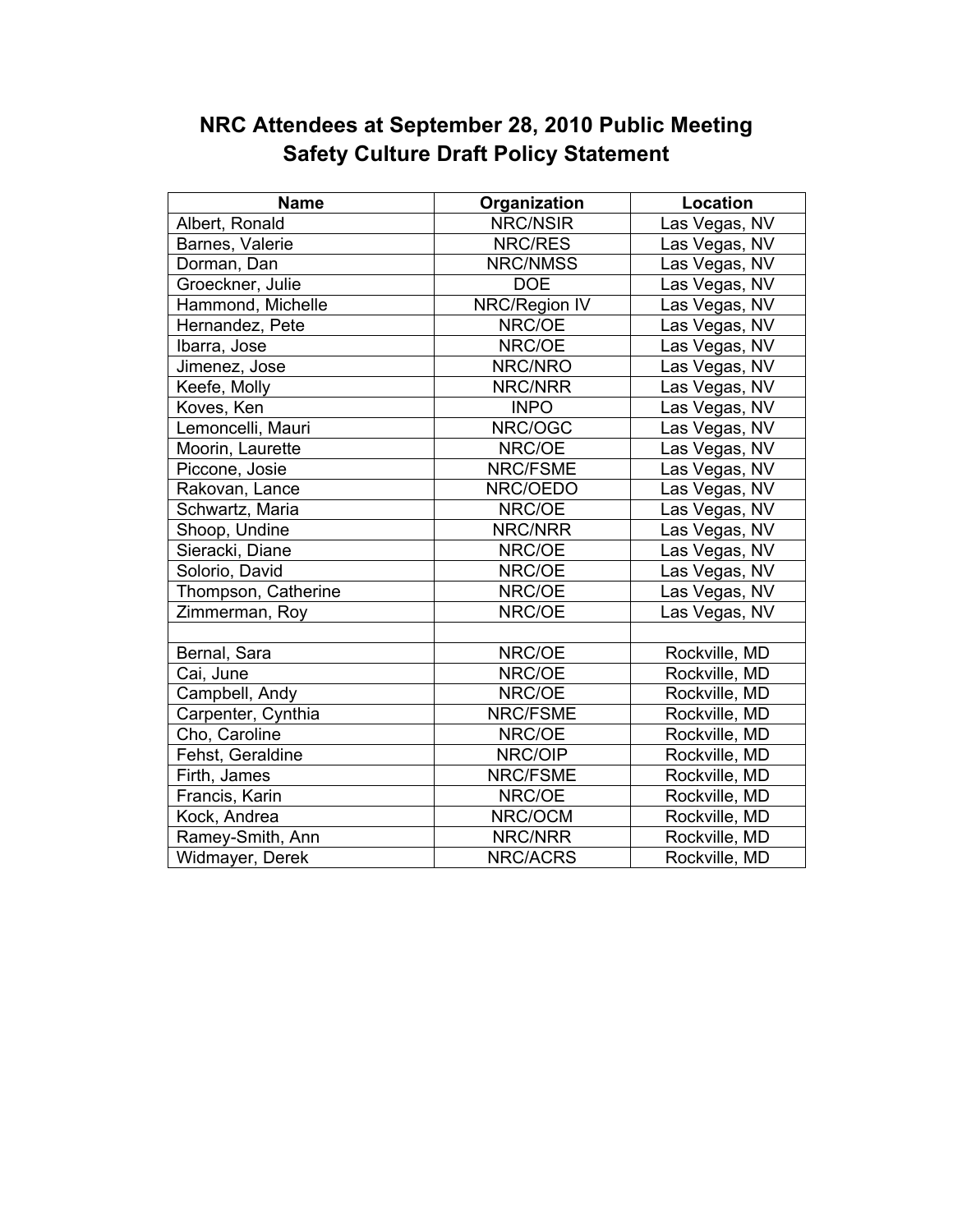## **Non-NRC Attendees at September 28, 2010 Public Meeting Safety Culture Draft Policy Statement**

| <b>Name</b>                  | Organization                            | <b>Location</b> |
|------------------------------|-----------------------------------------|-----------------|
| Buckley, Kevin - Presenter   | <b>AAPM</b>                             | Las Vegas, NV   |
| Canright, Megan              | Johnson & Johnson                       | Las Vegas, NV   |
| Rozelle, Doug                |                                         | Las Vegas, NV   |
| Fairobent, Lynne - Presenter | <b>AAPM</b>                             | Las Vegas, NV   |
| Follette, John               | State of NV Radiation Control Program   | Las Vegas, NV   |
| Garde, Billie - Presenter    | Clifford and Garde, LLP                 | Las Vegas, NV   |
| Houghton, Tom - Presenter    | <b>NEI</b>                              | Las Vegas, NV   |
| Keyes, Debbie                | <b>AMEC</b>                             | Las Vegas, NV   |
| Link, Bob - Presenter        | <b>AREVA</b>                            | Las Vegas, NV   |
| Marshall, George - Presenter | <b>APNGA</b>                            | Las Vegas, NV   |
| Northard, Scott              | <b>Xcel Energy</b>                      | Las Vegas, NV   |
| Patton, Philip               | <b>UNLV</b>                             | Las Vegas, NV   |
| Peaslee, Mark                | U.S. Bureau of Reclamation              | Las Vegas, NV   |
| Rice, Wayne - Presenter      |                                         | Las Vegas, NV   |
| Sheen, Ron                   | State of NV Radiation Control Program   | Las Vegas, NV   |
| Staton, Gayle                | <b>NDTMA</b>                            | Las Vegas, NV   |
| Super, Leonard               |                                         | Las Vegas, NV   |
|                              |                                         |                 |
| Hand, Steve                  | University of Maryland                  | Rockville, MD   |
| Martin, Richard              | <b>RSRO</b>                             | Rockville, MD   |
| Pfennig, Frank               | Mitsubishi Nuclear Energy Systems, Inc. | Rockville, MD   |
| Usova, George                | Mitsubishi Nuclear Energy Systems, Inc. | Rockville, MD   |
| Martin, Jack                 | BackPacker Jack, Inc.                   |                 |
| Barnett, Kerry               |                                         |                 |
| Barrow, John                 | San Onofre Nuclear Generating Station   |                 |
| Batler, Laurie               | <b>GE</b>                               |                 |
| Bemrich, Thomas              | <b>AMEC</b>                             |                 |
| Chance, April                | Siemens Molecular Imaging               |                 |
| Clark, Jeff                  | <b>National Semiconductor</b>           |                 |
| Felice, Julie                | Company representing hospitals          |                 |
| Gigliotti, Fred              |                                         |                 |
| Goebel, Victor               | Canadian Nuclear Safety Commission      |                 |
| Grimes, Chris                |                                         |                 |
| Gullott, David               | Exelon                                  |                 |
| Haber, Sonja                 | Human Performance Analysis Corp.        |                 |
| Haughney, Charley            |                                         |                 |
| Hollister, Michael           |                                         |                 |
| Kruger, Dave                 |                                         |                 |
| Lemieux, Bryan               | <b>UTN</b>                              |                 |
| Lundberg, Rusty              |                                         |                 |
| MacDonald, Stephanie         | Canadian Nuclear Safety Commission      |                 |
| Mahowald, Phil               | Prairie Island Indian Community         |                 |
| Michelsen, Mark              |                                         |                 |
| Miller, Arielle              | <b>AREVA</b>                            |                 |
| Mirsky, Steven               |                                         |                 |